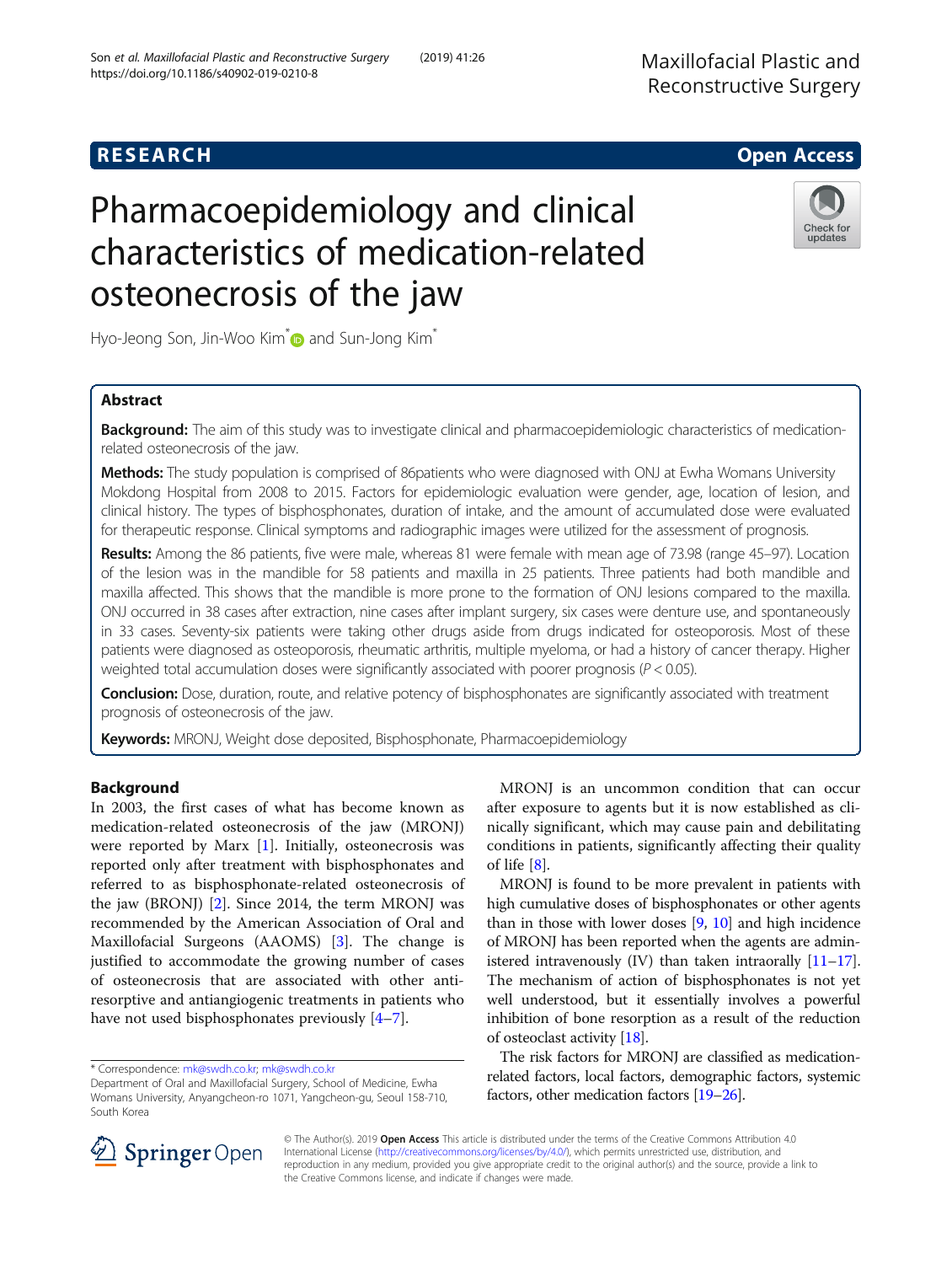This study aims to investigate the pharmacoepidemiology and clinical features of MRONJ.

#### Methods

This study was a retrospective study, analyzing the archived materials. All patients involved in the study took panoramic x-rays to rule out the other etiologies and biopsy was also performed. Patients who were diagnosed with MRONJ at the department of Oral and Maxillofacial Surgery in Ewha Womans University Mokdong Hospital from 2008 to 2015 were included in this study.

#### Basic demographics of the samples

Factors for epidemiologic evaluation were gender, age, location of lesion, and clinical history (potential local risk event of MRONJ and underlying bone disease). The information on comorbidity is obtained from the medical records or through the interviews of the patients. The types of bisphosphonates, duration of intake, route of administration, and the amount of accumulated dose were evaluated. Clinical symptoms and radiographic images were used to assess the prognosis for therapeutic response.

#### MRONJ staging and treatment respond

The staging system of AAOMS, which may reflect the disease manifestations and help the appropriate assessments on patients [\[8\]](#page-5-0), we followed MRONJ staging system and treatment assessments by AAOMS recommendations. An initial stage 0 is described, in which there is no clinical evidence of necrotic bone, and yet patients present with non-specific symptom or clinical and radiographic findings [[3\]](#page-5-0). All patients were followed up for 12 months. Treatment response was divided into complete, delayed, and none. 'Complete' means completely healed state, while 'delayed' means down-staged but not completely healed state and 'none' being the same staging state even after the treatment for MRONJ.

#### Bisphosphonates

The following variables were analyzed for the bisphosphonates: the average administered dose in milligrams (mg), average dose deposited in bone tissue in milligrams (mg), and weighting dose/potency according to the bisphosphonate used. The following equation was applied to determine the average milligrams (mg) deposited in bone tissue.

Average dose (mg) deposited in bone = average dose (mg) administered  $\times$  deposit rate to the bone/100 (the percentage of the deposit of bisphosphonates is 1% when taken intraorally and 70% when administered intravenously) [[27\]](#page-5-0).

Then, the weight of the dose deposited in the bone tissue was adjusted to the relative potency [[28](#page-5-0)] (Table [2](#page-3-0)) of each bisphosphonate with the following formula [[29](#page-5-0)]:

Weight dose deposited = average deposited in bone  $\times$ relative potency.

#### Statistical analysis

The statistical analysis was performed using Microsoft Excel and Statistical Package for the Social Sciences (SPSS) ver. 17.0. ANCOVA/Ordinal logistic regression was used to evaluate the correlation between actual weight dose deposited according to the MRONJ Clinical Staging, weight dose deposited according to the treatment response, and factors of age, sex, indication, and medical comorbidities were adjusted. Values of the weight dose deposited were applied logarithm for normal distribution.

## Results

The majority of subjects were females with only 5.8% being males. A total of 86 MRONJ patients with mean age of 73.98 years (range, 45–97) were evaluated. The therapeutic indication for bisphosphonate (BP) was osteoporosis in 76 (88.4%) cases, bone metastasis in six (9.6%) cases, and multiple myeloma in four (6.4%) cases.

The staging was performed using AAOMS criteria. Sixty of the patients (69.8%) were in stage 2, while 15 patients (17.4%) in stage 3 and 11 patients (12.8%) in stage 1. Fifty-eight patients (67.4%) presented osteonecrosis in the mandible, while 25 patients (29.1%) in the maxilla, and three patients (3.5%) in both.

It is found that 38 patients (44.2%) recently had dental extractions, nine (10.5%) implant surgery, and six (7.5%) use dentures. In 33 patients (38.4%), osteonecrosis was apparently spontaneous, without any noticeable or obvious factor.

Still, among these patients, 52 patients were found to have hypertension (HTN), 22 patients to have diabetes mellitus (DM), and 15 patients to have cardiovascular disease (CVD). Also, 15 patients have had steroid therapy and 14 patients had radiotherapy but not in head and neck region. Seven patients had mental disorders and five patients had history of thyroid disease. Four patients had asthma and two patients had endstage renal disease (ESRD). One patient was found to have liver disease.

Thirty-two patients have been treated with BPs for more than 5 years. Twelve patients were exposed to BPs for between 4 and 5 years while three patients for 3–4 years, 19 patients for 2–3 years, and 14 patients for 1–2 years. Patients who had exposure under 1 year were six.

Seventy patients had oral BPs, while ten patients were administered intravenously. Six patients had both oral and intravenous BPs. Forty-four patients took alendronate, while 18 took Ibandronate, 15 risedronate, three pamidronate, and six zoledronate. The clinical characteristics of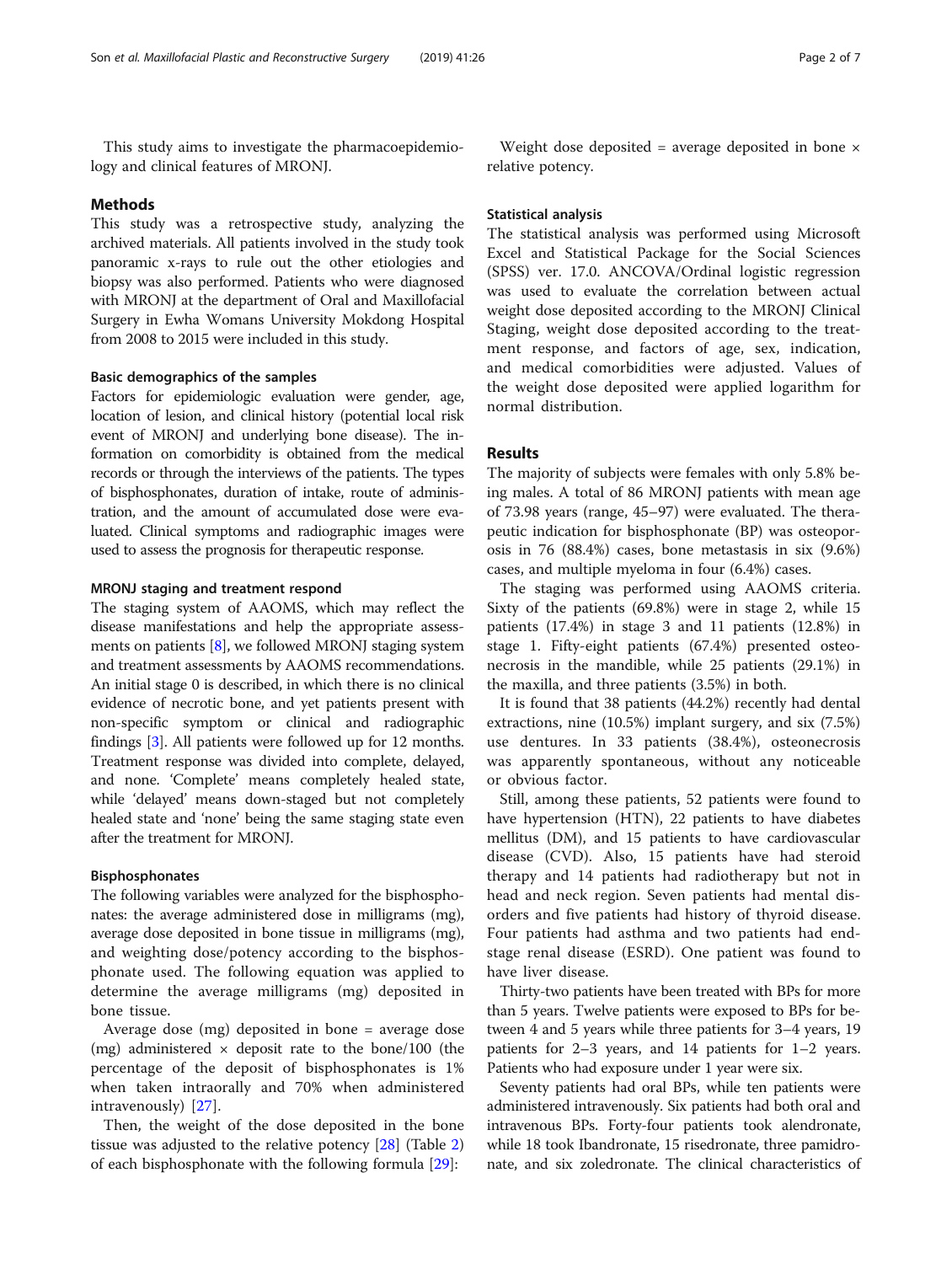the patients who were diagnosed with MRONJ mentioned earlier are grouped (Table 1).

Following up the 86 patients, 31 patients were found to be completely healed, while 39 patients were downstaged but not completely healed and 16 patients had no changes in staging.

Table 1 Clinical characteristics of the patients who were diagnosed with MRONJ

| Variable                 |                  | Number $[n = 86]$ (%) |
|--------------------------|------------------|-----------------------|
| Underlying bone disease  | Osteoporosis     | 76 (88.4%)            |
|                          | Bone metastasis  | 6(9.6%)               |
|                          | Multiple myeloma | 4 (6.4%)              |
| MRONJ stage at diagnosis | Stage 1          | 11 (12.8%)            |
|                          | Stage 2          | 60 (69.8%)            |
|                          | Stage 3          | 15 (17.4%)            |
| MRONJ location           | Maxilla          | 25 (29.1%)            |
|                          | Mandible         | 58 (67.4%)            |
|                          | <b>Both</b>      | 3(3.5%)               |
| Potential risk events    | Spontaneous      | 33 (38.4%)            |
|                          | Extraction       | 38 (44.2%)            |
|                          | Implant surgery  | 9 (10.5%)             |
|                          | Denture use      | $6(7.0\%)$            |
| Medical comorbidities    | <b>HTN</b>       | 52                    |
|                          | <b>CVD</b>       | 15                    |
|                          | <b>DM</b>        | 22                    |
|                          | Asthma           | $\overline{4}$        |
|                          | RA               | 14                    |
|                          | Steroid          | 15                    |
|                          | Thyroid          | 5                     |
|                          | Mental           | $\overline{7}$        |
|                          | <b>ESRD</b>      | $\overline{2}$        |
|                          | Liver            | 1                     |
| Duration of BPs exposure | 1 year           | $6(7.0\%)$            |
|                          | $1 - 2$ year     | 14 (16.3%)            |
|                          | $2~3$ year       | 19 (22.1%)            |
|                          | $3 - 4$ year     | 3(3.5%)               |
|                          | $4~5$ year       | 12 (13.9%)            |
|                          | $> 5$ year       | 32 (37.2%)            |
| Types of BPs             | Alendronate      | 44 (51.2%)            |
|                          | Ibandronate      | 18 (20.9%)            |
|                          | Risedronate      | 15 (17.4%)            |
|                          | Pamidronate      | 3(3.5%)               |
|                          | Zoledronate      | $6(7.0\%)$            |
| Route of administration  | PO               | 70(81.4%)             |
|                          | $\mathsf{IV}$    | 10 (11.6%)            |
|                          | Both             | 6 (7.0%)              |

Since every underlying disease was counted in each patients. Medical comorbidities was over than 86

## Bisphosphonates

Despite its greater dosage, relatively lower potency, and reduced volume of absorption, the average dose of bisphosphonates taken intraorally was higher both in the case of using pamidronate (142,750 mg) and alendronate (17,633 mg) and using ibandronate (51.43 mg) and zoledronate (62.67 mg), compared to the mean doses when administered intravenously. After the adjustment of average administered dose and dose deposited in the bone tissue, a smaller deposit was found in oral formulations and among the drugs; the pamidronate presented the highest deposits in the bone tissue. Finally, by weighing the mean dose deposited in bone tissue with the relative potency referenced to each bisphosphonate, among them highest weight dose deposited/1000 is zoledronate (4386.90) and then, risendronate (1972.25) intravenously (Table [2](#page-3-0)).

## Weight dose deposited according to MRONJ clinical stage and treatment response

Values of actual weight dose deposited/1000 was calculated and averaged for each stage and stage I was 195.15 (SD260.97), stage 2 was 589.82 (SD746.3), and stage 3 was 4379.89 (SD7317.72). Calculating the logarithm of actual weight dose deposited, Ln (weight dose deposited), stage 1 was 4.43 (SD 1.18), stage 2 was 5.77 (SD 1.11), and stage 3 was 7.28 (SD 1.54). The higher the stage, the higher the weighted total accumulation was found  $(P < 0.001)$  (Fig. [1,](#page-3-0) Table [3](#page-4-0)). When the mean weight dose deposited/1000 value was calculated according to the response to treatment, 'complete' had values of 351.18 (SD385.32), while 'delayed' had 1328.92 (SD2607.23), and none had 2532.48 (SD6604.07). The higher weighted total accumulation was found as the response to therapy was delayed or none (Fig. [1,](#page-3-0) Table [3](#page-4-0))  $(P < 0.05)$ . In addition, in MRONJ, weighted dose depositions were found to have a significant effect on ONJ staging and treatment response, measured by ordinal logistic regression, with 95% of confidence level ( $P < 0.05$ ) (Table [4\)](#page-4-0).

## **Discussions**

Oral BPs are agents commonly used for osteoporosis and osteopenia, while intravenous BPs may also be used to manage cancer-related conditions, especially for bone metastases of a breast, lung, or prostate primary solid cancer, or lytic lesions developed in patients with multiple myeloma [[30](#page-6-0)–[35\]](#page-6-0). Considering the demographic factors, higher prevalence of ONJ is reported in the female population. This can be explained by the therapeutic indication (breast cancer, osteoporosis) [\[7](#page-5-0)].

In this study, female patients were found to account for significantly higher portions than male. Among the underlying diseases, osteoporosis accounted for high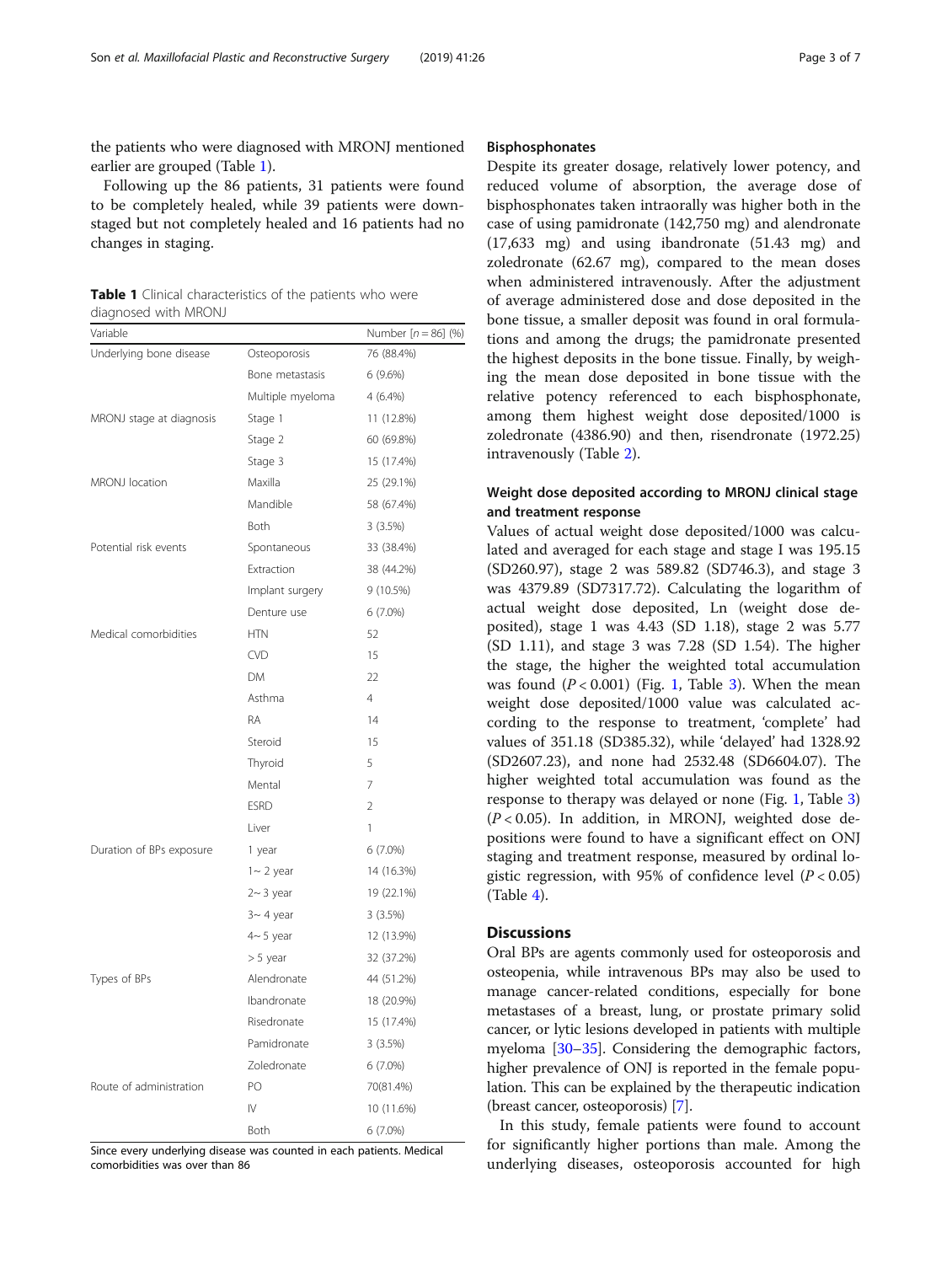| Type of BPs  | Relative potency | Average dose<br>administered (mg) | Bone absorption rate | Average dose deposited<br>in bone (mg) | Weight dose<br>deposited/1000 |
|--------------|------------------|-----------------------------------|----------------------|----------------------------------------|-------------------------------|
| Pamidronate  | 100              | 142.750                           | 1% (PO)              | 1427.5                                 | 142.75                        |
|              |                  | 300                               | 70% (IV)             | 210                                    | 21                            |
| Alendronate  | 1000             | 17,633                            | 1% (PO)              | 176                                    | 176                           |
| Ibandronate  | 10.000           | 6900                              | 1% (PO)              | 69                                     | 690                           |
|              |                  | 51.43                             | 70% (IV)             | 36                                     | 360.01                        |
| Risendronate | 20,000           | 9861.25                           | 1% (PO)              | 98.61                                  | 1972.25                       |
| Zoledronate  | 100,000          | 62.67                             | 70% (IV)             | 43.87                                  | 4386.90                       |

<span id="page-3-0"></span>Table 2 Main characteristics of bisphosphonates (BPs)

Relative potency, average dose administered, bone absorption rate, average dose deposited in Bone, weight dose deposited/1000 in this study

portions. It can be due to the female with osteoporosis patients being the majority.

Alendronate (Fosamax®) was found to be the main inducer of oral MRONJ because of its extensive use with other bisphosphonates [\[36\]](#page-6-0). Alendronate was most commonly used in this study as well. However, as the use of other bisphosphonates and other drugs gradually increase [[37](#page-6-0)], alendronate will be less blamed for the leading cause of BRONJ associated with oral administration.

Many additional factors have been reported in the literature as being associated with acceleration of the MRONJ [[38](#page-6-0), [39](#page-6-0)]. They include the use of corticosteroids, the presence of concomitant diseases, or conditions such as diabetes mellitus. Therefore, the general medical history and medication of the patients should be considered.

As shown in the definition of term MRONJ, MRONJ is only found in the mandible and maxilla, highlighting their unique nature compared with other parts of the skeleton. The jaws are the only bones in the human body that are in frequent contact with the external environments and are subject to repeated microtrauma through the presence

of teeth and the forces of mastication. Moreover, the turnover of alveolar bone is tenfold greater than in the long bones. While BPs can decrease this turnover, the alveolar remodeling still remains to be more frequent when compared with the long bones. MRONJ affects the mandible more often than the maxilla, while both jaws involvement is rare [\[40\]](#page-6-0). In our study, mandibles were found to be affected more than maxilla as well.

Local trauma that are caused by tooth extractions, local surgery, or ill-fitting dentures are the most important risk factors, which are being consistently reported throughout the literature [[12\]](#page-5-0). It is probably multifactorial, with infection and trauma to the bone or soft tissue playing important roles [[41\]](#page-6-0). In this study, 61.6% patients were found to have local risk factor like tooth extraction (44.2%). Therefore, patients who are at risk of developing MRONJ need to be educated with adverse effects of the medication like BPs and dentist and dental hygienist should guide the patients for good oral hygiene and put efforts to as little oral irritation as possible at the dental field.



Fig. 1 Weight dose deposited according to MRONJ Clinical Stage and Treatment Response. Actual weight dose deposited were calculated and the values were awarded graph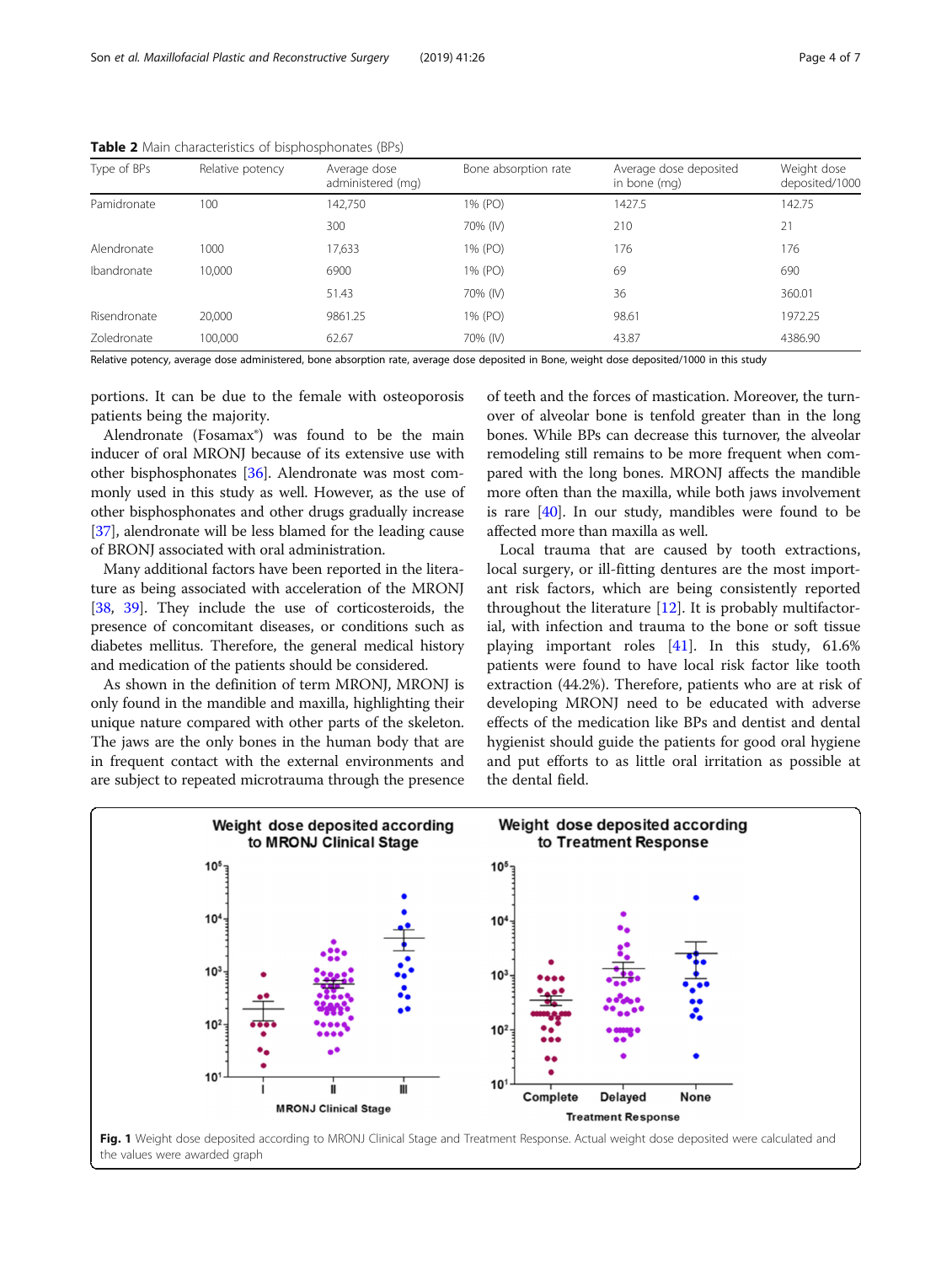|                    | Weight dose deposited (SD) | Ln [weight dose deposited] (SD) | D       |
|--------------------|----------------------------|---------------------------------|---------|
| MRONJ stage        |                            |                                 |         |
|                    | 195.15 (260.97)            | 4.63(1.18)                      | < 0.001 |
| $\mathbb{H}$       | 589.82 (746.43)            | 5.77(1.11)                      |         |
| $\mathsf{III}$     | 4379.89 (7317.72)          | 7.28 (1.54)                     |         |
| Treatment response |                            |                                 |         |
| Complete           | 351.18 (385.32)            |                                 | < 0.05  |
| Delayed            | 1328.92 (2607.23)          |                                 |         |
| None               | 2532.48 (6604.07)          |                                 |         |
|                    |                            |                                 |         |

<span id="page-4-0"></span>**Table 3** Weight dose deposited according to MRONJ Clinical Stage and Treatment Response

ANCOVA adjusted age, sex MRONJ site, medical comorbidities

Results are shown as mean (SD)

Values of the weight dose deposited was applied logarithm for normal distribution

The higher the stage, the higher the weighted total accumulation was found ( $P < 0.001$ )

Higher weighted total accumulation was found as the response to therapy was delayed or none ( $P < 0.05$ )

Previous studies have shown that the longer the time of exposure to the drug, the greater the likelihood of being affected by MRONJ. Thus, protocols for dental procedures have been reported in patients taking BPs, taking into account the MRONJ risk associated with the duration of drug use [\[42,](#page-6-0) [43](#page-6-0)]. In this study, weighted total accumulation was found to be higher in patients with higher MRONJ clinical stage from stage 1 to stage 3. Also, when treated according to the MRONJ treatment protocol, the higher the patient's weighted total accumulation, the more delayed the response to treatment. It is suggested that in a pharmaco-pathologic view, the amount of the drug accumulated in the bone due to the average administered dose and the absorption rate of the drug, and relative

Table 4 Weight dose deposited according to MRONJ Clinical Stage and Treatment Response

|                                                         | Estimates (SE)  | 95%     | CI    | Significance |  |
|---------------------------------------------------------|-----------------|---------|-------|--------------|--|
| Weight dose deposited according to MRONJ Clinical Stage |                 |         |       |              |  |
| Ln [weighted dose]                                      | 1.113(0.247)    | 063     | 1.60  | < 0.001      |  |
| Age                                                     | $-0.043(0.030)$ | $-0.10$ | 0.02  | > 0.05       |  |
| Sex                                                     | $-1.033(1.168)$ | $-3.32$ | 1.23  | > 0.05       |  |
| MRONJ site                                              | 1.635(1.344)    | $-1.00$ | 4.27  | > 0.05       |  |
| Medical comorbidity                                     | 0.089(0.539)    | $-0.97$ | 1.15  | > 0.05       |  |
| ONJ stage                                               | 5.921 (2.898)   | 0.24    | 11.60 | < 0.05       |  |
| Weight dose deposited according to treatment response   |                 |         |       |              |  |
| Ln [weighted dose]                                      | 0.443(0.160)    | 0.13    | 0.76  | < 0.05       |  |
| Age                                                     | 0.012(0.023)    | $-0.03$ | 0.06  | > 0.05       |  |
| Sex                                                     | 0.237(0.918)    | $-1.56$ | 2.04  | > 0.05       |  |
| MRON J site                                             | $-0.917(1.135)$ | $-3.14$ | 1.31  | > 0.05       |  |
| Medical comorbidity                                     | 0.476(0.440)    | $-0.39$ | 1.34  | > 0.05       |  |
| Tx. response                                            | 4.757 (2.354)   | 0.14    | 9.37  | < 0.05       |  |

Ordinal logistic regression adjusted age, sex MRONJ site,

medical comorbidities

Weighted dose depositions were found to have a significant effect on ONJ staging and treatment response, measured by ordinal logistic regression, with 95% of confidence level ( $P < 0.05$ )

potency of the drug, will be more important than the absolute period of exposure to the drug.

Since 2003, when the adverse effects that bisphosphonates administration on the jaw was recognized, numerous evidence-based case reports have been published in the international literature [[44](#page-6-0)–[46\]](#page-6-0) .Zoledronic acid is, by far, the foremost intravenous drug associated with osteonecrosis [[47](#page-6-0), [48](#page-6-0)]. Zoledronic acid, administered intravenously over intraorally, has a high accumulation in bone and a relatively high relative potency [\[27](#page-5-0)]. The larger the accumulation of the drug in the bone and the greater the relative potency, the larger the weight dose deposited. As found in this study, when administered intravenously, weight dose deposited dose of zoledronate is about 25 times as much as that of the zoledronate when given intraorally.

Physicians believe the benefit of BPs and other drugs used for anti-resorptive and anti-angiogenic therapies outweighs the risk of development of MRONJ in the settings of both osteoporosis and oncology [\[49,](#page-6-0) [50](#page-6-0)]. However, since the risks of ONJ may increase with the amount accumulated in the bone and the relative potency increase, physicians should consider the likelihood and risk of MRONJ when selecting and prescribing the medications in osteoporosis or oncology.

There are still controversies on the benefit of temporary drug holidays with bisphosphonates or other drugs inducing MRONJ in patients who are scheduled to receive invasive dental procedures. The increased risk of pathologic fracture during drug holidays [\[51\]](#page-6-0) must be balanced with the reduced risk development of MRONJ for individual cases and should be discussed in a multidisciplinary manner.

## Conclusion

Cumulative dose of bisphosphonates deposited in hard tissue is significantly associated with clinical staging and treatment response. Before initiating dental procedures,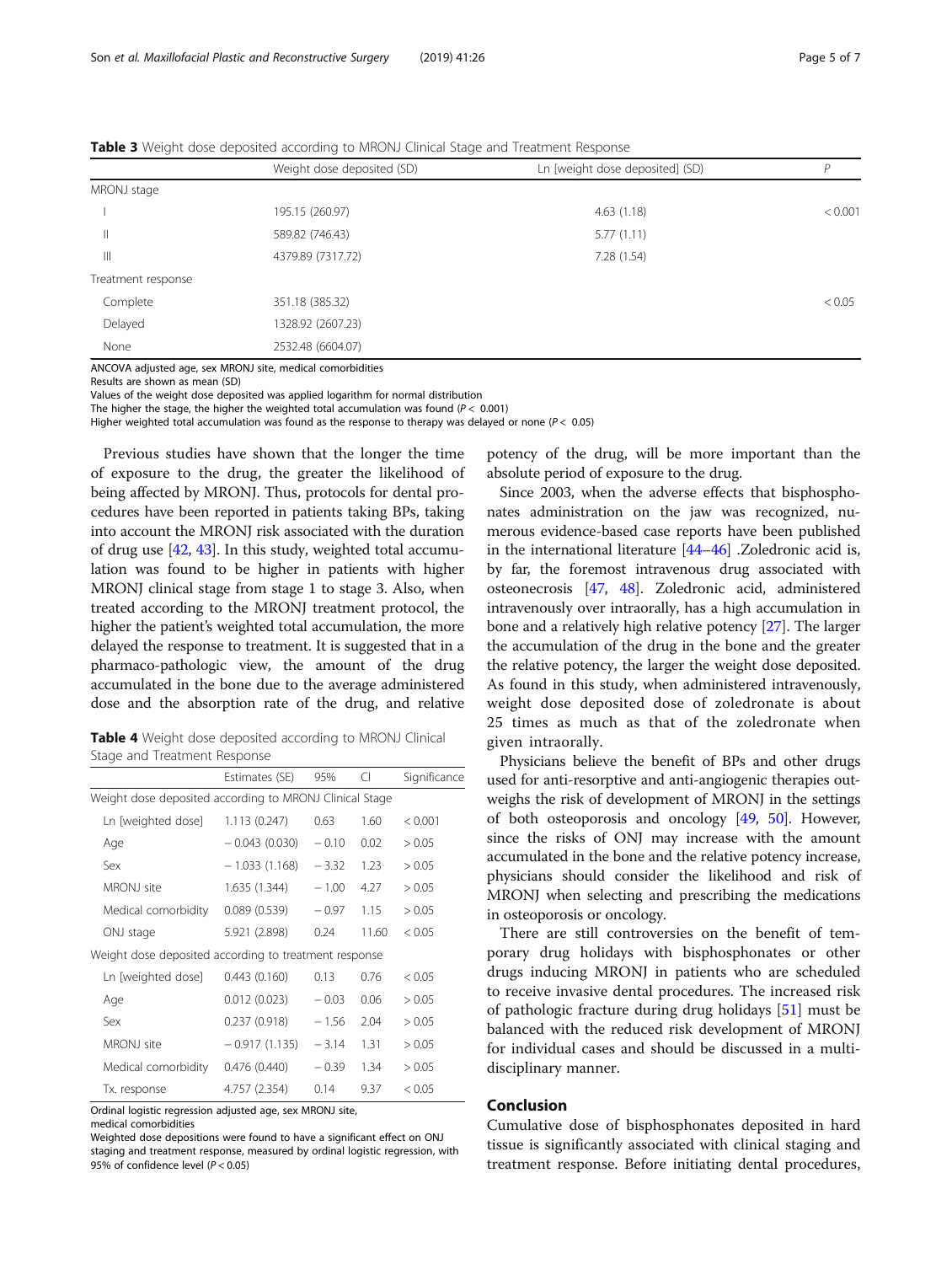<span id="page-5-0"></span>dentists need to evaluate the medical history and reassess the risk of MRONJ proactively. Especially, the medical history of a patient should be gone through for doses used, route of administration, and exposure duration to bisphosphonate or other agents that may increase the risks of MRONJ.

#### Abbreviations

AAOMS: American Association of Oral and Maxillofacial Surgeons; BPs: Bisphosphonates; BRONJ: Bisphosphonate-related osteonecrosis of the jaw; CVD: Cardiovascular disease; DM: Diabetes mellitus; ESRD: End-stage renal disease; HTN: Hypertension; MRONJ: Medication-related osteonecrosis of the jaw; ONJ: Osteonecrosis of the jaw; SD: Standard deviation

#### Acknowledgements

Not applicable.

#### Funding

This research was supported by the Basic Science Research Program through the National Research Foundation of Korea (NRF) funded by the Ministry of Science, ICT & Future Planning (2016R1C1B2006270).

#### Availability of data and materials

Not applicable.

#### Authors' contributions

SHJ analyzed and interpreted the patient data. KJW performed. KSJ was a major contributor in writing the manuscript. All authors read and approved the final manuscript.

#### Ethics approval and consent to participate

This study was exempted from IRB approval because of study for retrospective anonymous data.

#### Consent for publication

Not applicable.

#### Competing interests

The authors declare that they have no competing interests.

#### Received: 11 June 2019 Accepted: 24 June 2019 Published online: 23 July 2019

#### References

- 1. Marx RE (2003) Pamidronate (Aredia) and zoledronate (Zometa) induced avascular necrosis of the jaw: a growing epidemic. J Oral Maxillofac Surg 61:1115–1117
- 2. Kulkarni R, Cymerman J, Pick A (2014) Antiresorptive related osteonecrosis of the jaw bone (ARONJ); a single maxillofacial unit case series and analysis. Br J Oral Maxillofac Surg 52:74–82
- Ruggiero SL, Dodson TB, Fantasia J (2014) American Association of Oral and Maxillofacial Surgeons position paper on medication-related osteonecrosisi of the jaw-2014 update. J Oral Maxillofac Surg 72:1938–1956
- 4. Major P, Lorholary A (2001) Zoledronic acid is superior to pamidronate in the treatment of hypercalcemia of malignancy; a pooled analysis of two randomized, controlled clinical trials. J Clin Oncol 19(2):558–567
- 5. Hillner BE, Ingle JN, Chlebowski RT, Gralow J, Yee GC, Janjan NA et al (2003) American Society of Clinical Oncology 2003 update on the role of bisphosphonates and bone health issues in women with breast cancer. J Clin Oncol 21(21):4042–4047
- 6. Saad F, Gleason DM, Murray R, Tchekmedyian S, Venner P, Lacombe L et al (2002) A randomized, placebo-controlled trial of zoledronic acid in patients with hormone-refractory metastatic prostate carcinoma. J Natl Cancer Inst 94(19):1458–1468
- Saad F, Gleason DM, Murray R, Tchekmedyian S, Venner P, Lacombe L, Chin JL, Vinholes JJ, Goas JA, Zheng M, Zoledronic acid prostate cancer study group (2004) Long-term efficacy of zoledronic acid for the prevention of skeletal complications in patients with metastatic hormone-refractory prostate cancer. J Natl Cancer Inst 96(11):879–882
- 8. Khan AA, Morrison A, Hanley DA (2015) Diagnosis and management of osteonecrosis of the jaw: a systemic review and international consensus. J Bone Miner Res 30:3–23
- de Boissieu P, Knangaratnam L, Mahmoudi R, Morel A, Drame M, Trenque T (2017) Adjudication of osteonecrosis of the jaw in phaseIII randerminzed controlled trials of denosumab: a systematic review. Eur J Clin Pharmacol 73:517–523
- 10. Khan AA, Morrison A, Kendler DL (2017) Case-based review of osteonecrosis of the jaw(ONJ) and application of the international recommendations for management from the international task force on ONJ. J Clin Densitom 20:8–24
- 11. Ruggiero SL, Dodson TB, Fantasia J (2007) American Association of Oral and Maxillofacial Surgeons position paper on bisphosphonate-related osteonecrosis of the jaw. Advisory task force on bisphosphonate-related osteonecrosis of the jaws. J Oral Maxillofac Surg 65:369–376
- 12. Aghaloo T, Goodday R, Mehrotra T (2009) American Association of Oral and Maxillofacial Surgeons position paper on bisphosphonate-related osteonecrosis of the jaw 2009 update. Aust Endod J 35:119–130
- 13. Silverman SL, Landesberg R (2009) Osteonecrosis of the jaw and the role of bisphosphonates: a critical review. Am J of Med 122:33–45
- 14. Mavrokokki T, Cheong A, Stein B, Goss A (2007) Nature and frequency of bisphosphonate-associated osteonecrosis of the jaws in Australia. J Oral Maxillofac Surg 65:415–423
- 15. Vahtsevanos K, Kyrgidis A, Verrou E, Katodritou E, Triaridis S, Andreadis CG (2009) Longitudinal cohort study of risk factors in cancer patients of bisphosphonate-related osteonecrosis of the jaw. J Clin Oncol 27:5356–5362
- 16. Filleulo CE, Saussez E (2010) Bisphosphonate-induced osteonecrosis of the jaw: a review of 2400 patient cases. J Cancer Res Clin Oncol 136: 1117–1124
- 17. Favia G, Pilolli GP, Maiorano E (2009) Osteonecrosis of the jaw correlated to bisphosphonate therapy in non-oncologic patients: clinicopathological features of 24 patients. J Rheumatol 36:2780–2787
- 18. Rodan GA, Fleisch HS (1996) Bisphosphonates: mechanisms of action. J Clin Invest 97:2692–2699
- 19. Rosen LS, Gordon D, Tchekmedyian NS, Yanagihara R, Hirsh V, Krzakowski M et al (2004) Long-term efficacy and and safety of zoledronic acid in the treatment of skeletal metastases in patients with nonsmall cell lung carcinoma and metastases in patients with nonsmall cell lung carcinoma and other solid tumors: a randomized phase III, double-blind, placebocontrolled trial. Cancer 100(12):2613–2622
- 20. Benrenson JR, Hillner BE, Kyle RA, Anderson K, Lipton A, Yee GC et al (2002) American Society of Clinical Oncology clinical practice guidelines: the role of bisphosphonates in multiple myeloma. J Clin Oncol 20(17):3719–3736
- 21. Balica NC, Peonaru M, Stefanescu EH, Boia ER, Cl C, Baderca F et al (2016) Anterior commissure laryngeal neoplasm endoscopic management. Romanian J Morphol Embryol 57(2):715–718
- 22. Sarau CA, Poenaru M, Balica NC, Baderca F (2017) Rare sinonasal lesions. Romanian J Morphol Embryol 58(4):1541–1547
- 23. Balica NC, Poenary M, Cl D, Baderca F, Preda MA, lovan VC et al (2018) The management of the oropharyngeal anterior wall cancer. Romanian J Morphol Embryol 59(1):113–119
- 24. Jianu DC, Jianu SN, Dan TF, Motoc AG, Poenaru M (2016) Pulsatile tinnitus caused by a dilated left petrosquamosal sinus. Romanian J Morphol Embryol 57(1):319–322
- 25. Sarau CA, Lighezan DF, Doros IC (2015) The involvement of upper airway in Wigener's granulomatosis-about four cases. Romanian J Morphol Embryol 56(2):613–618
- 26. Marin KC, Berdich-kun KN, Gentil F, Parente M, Natal RJ, Marin HA et al (2014) Application of a finite element model in the diagnosis process of middle ear pathologies. Romanian J Morphol Embryol 55(4):1511–1514
- 27. Kimmel DB (2007) Mechanism of actions, pharmacokinetic and pharmacodynamic profile, and clinical applications of nitrogen containing bisphosphonates. JCLI 86:1022–1033
- 28. Ruggiero SL, Fantasia J, Carlson E (2006) Bisphosphonate-related osteonecrosis of the jaw: background and guidelines for diagnosis, staging and management. Oral Surg Oral Med Oral Pathol Oral Radiol Endod 102:433–441
- 29. Alejandro P, Luis J, Lorena G, Luis GC, Lucia GM, Tommaso C et al (2015) Epidemiology, pharmacology and clinical characterization of